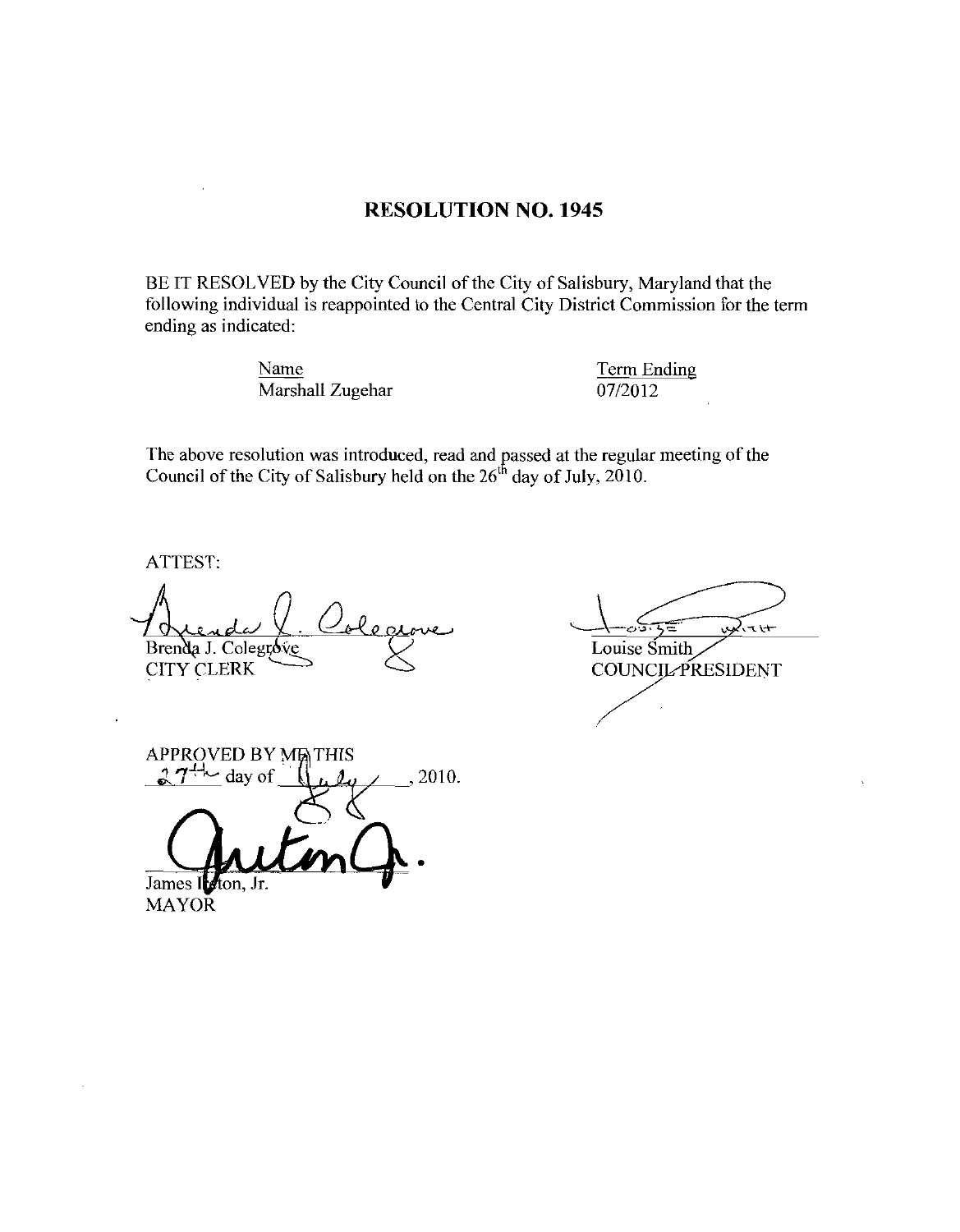INTER

## $\frac{1}{\frac{1}{\text{OFFICE}}}$  MEMO

## OFFICE OF THE MAYOR

To: John Pick From: Sherrell McBride SY Subject: Reappointment to the Central City District Commission Date: July 19, 2010

Mayor Ireton would like to reappoint the following person to the Central City District Commission

> Name Term Ending Marshall Zugehar 07/2012

Marshall has been a member since 2008.

Attached you will find background information for Mr Zugehaz and the Resolution necessary for his reappointment. Please forward this information to the City Council so it may be placed on their agenda for the next meeting. Please let me know if you have any questions.

Attachments